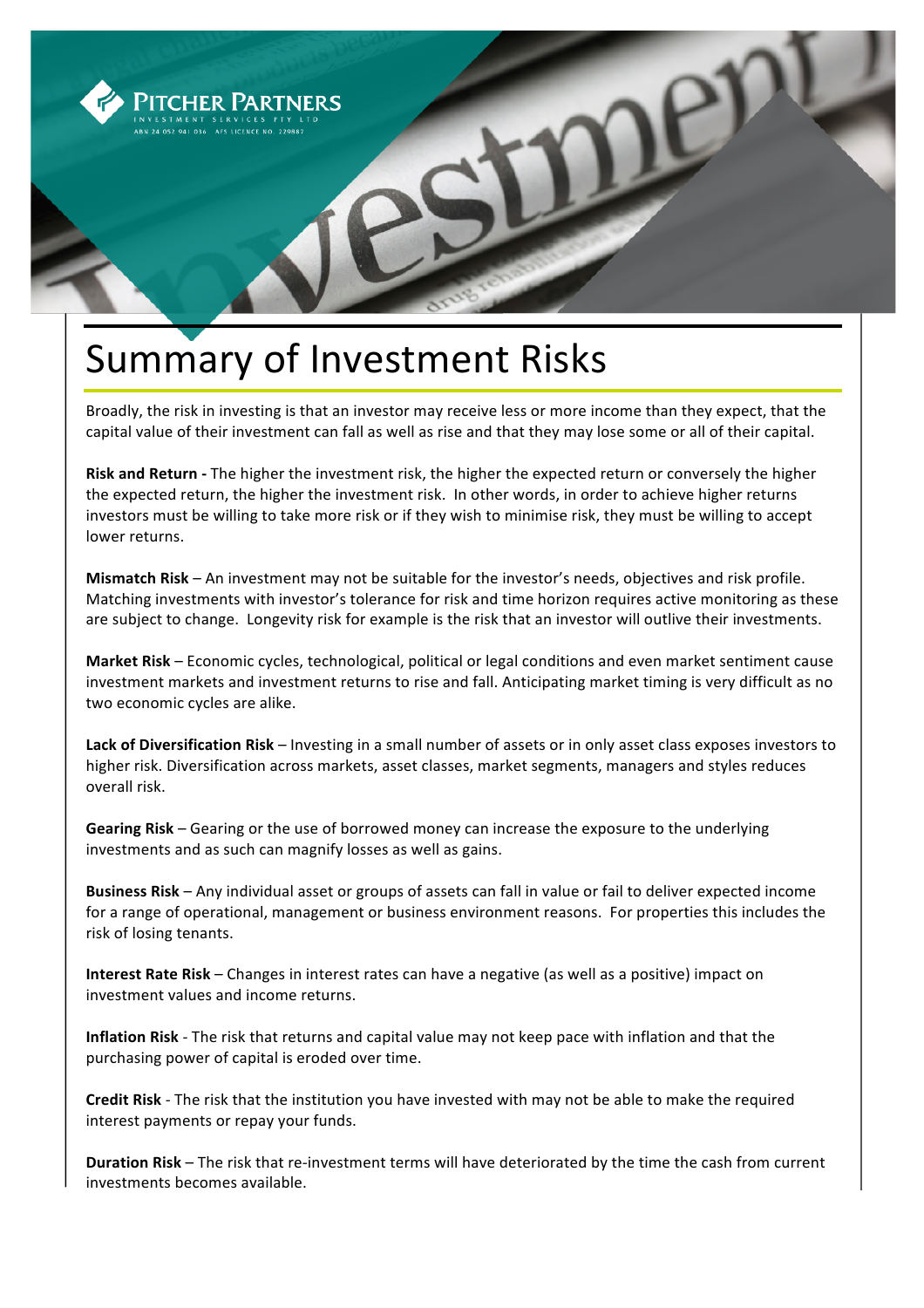**Currency Risk** – Investments denominated in overseas currencies can rise and fall when the value of the overseas currency changes in relation to the Australian dollar.

**Liquidity Risk** – The risk that an investor may not be able to convert the investment readily to cash when they need to either due to an absence of buyers for the investment or an absence of a market in which to sell the investment.

**Counterparty Risk** - Investing involves contracts and counterparty risk is the risk that the other party to the contract cannot meet their obligations under the contract.

**Hedge Fund Risk** – Hedge funds have potential to deliver positive returns under all market conditions, including falling markets. They typically have low correlation to traditional asset classes and may involve specialised strategies such as short selling, program trading, swaps, arbitrage, and derivatives trading. The risks with hedge funds are that they may charge higher fees; may be poorly regulated; are often highly leveraged; can be highly illiquid; offer low investment transparency and rely heavily on the skill and judgement of the manager.

## **Growth and Defensive Assets**

Investment assets can be divided into two broad classes:

*Defensive assets* – these include cash and fixed interest (or bonds) and will generally provide predictable, stable and consistent returns over shorter periods. Cash is the least risky investment as its capital value will not change, while fixed interest (or bonds) can lose value when interest rates rise or as credit risk is repriced.

*Growth assets* – these include listed shares, private equity, property and alternative investments and can deliver higher returns over the long term, but both their value and their income returns can fluctuate in the short term and returns are not readily predictable.

Note that hybrids such as convertible notes, preference shares and even commodities have characteristics of both growth and defensive assets.

## **Risk and Return**

The diagram below depicts the indicative typical relationship between risk and return of these major asset classes: